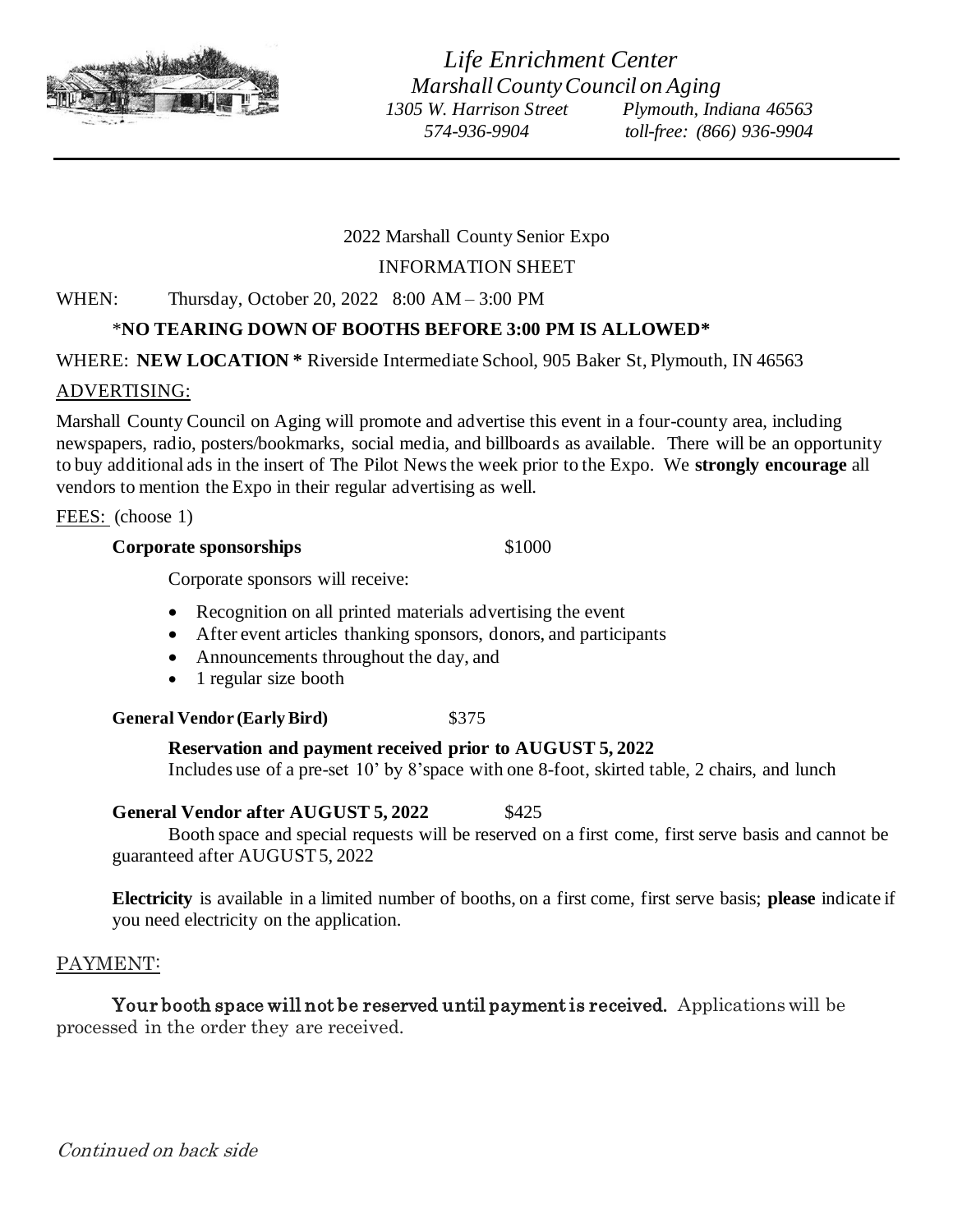

## SCREENINGS:

All health-related businesses are **strongly encouraged** to provide some type of health screening to participants. These screenings are very popular and encourage more people to visit your booth. Previous health screenings have included blood pressure, cholesterol, hearing, glaucoma, glucose, and mammograms. Please indicate what screening you would like to offer on the application, and if there will be a fee involved.

#### DOOR PRIZES:

 Each vendor is required to provide a door prize for the general fund, with a value of \$25 - \$50 *that is not contingent upon a purchase from the vendor.* Winners will be announced throughout the day. Vendors may have additional door prize drawings at their booths.

## CORRESPONDENCE:

Please provide us with an email address, as all updates and general information for vendors will be sent via email. Direct contact with Marshall County Council on Aging via email and/or phone is a requirement for booth reservation along with alternate/after work hours contact information.

## CANCELLATION POLICY:

In the event a company needs to withdraw from the Expo, paid booth fees can be refunded or applied to future Expo dates if cancellation is made in writing no later than two weeks before the event October 6th). Cancellations less than two weeks (after October 6th) to the Expo date will not be refunded or credited.

NOTE: In order to ensure a positive experience and first-class event for all, we must have vendor confirmation within the two weeks prior to the Expo. If we are unable to reach you or cannot confirm your attendance within this time period, your booth reservation will be cancelled.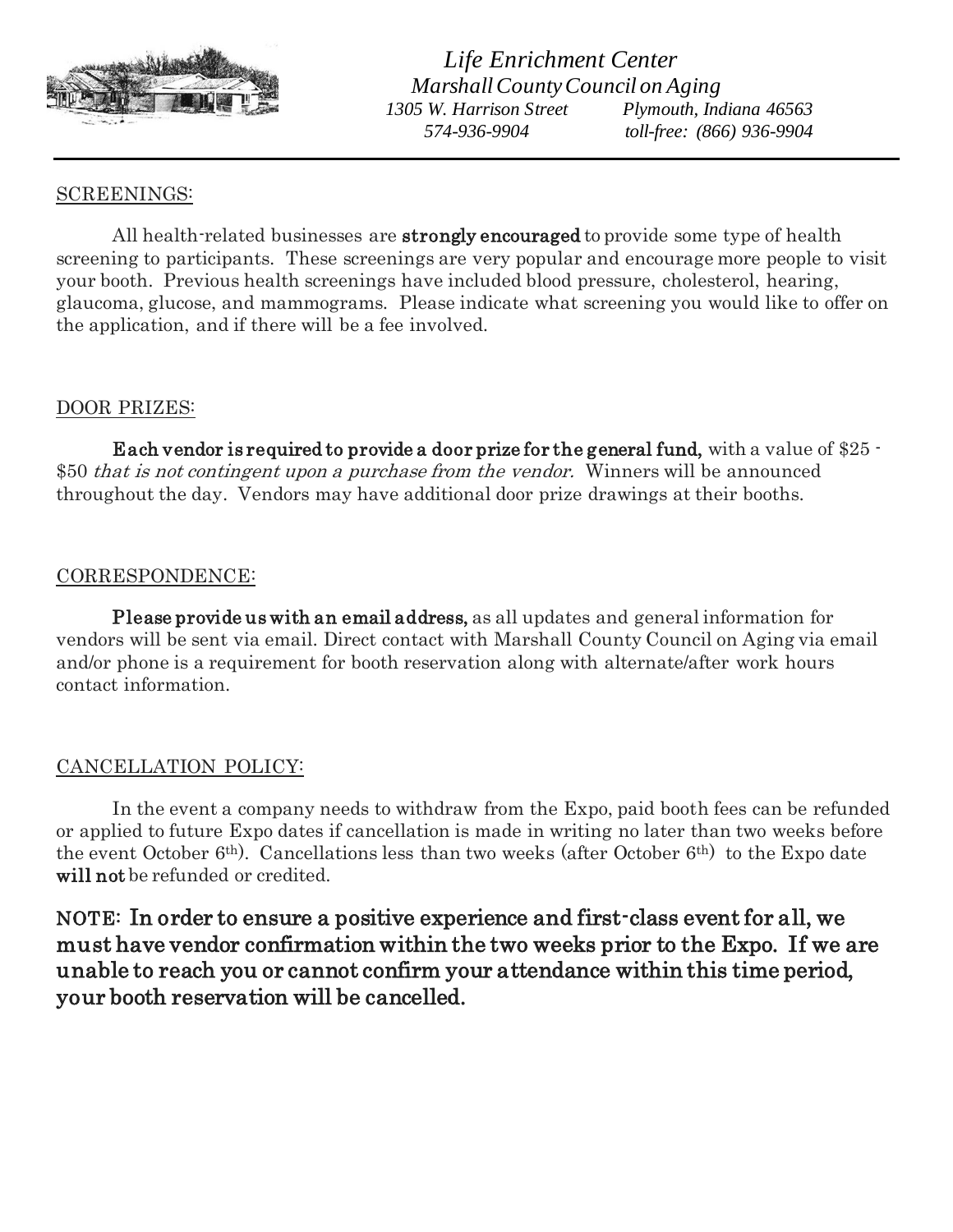

# **<sup>2022</sup> Marshall County Senior Expo**

#### **Thursday, OCTOBER 20, 2022**

- \_\_\_\_\_I would like to be a corporate sponsor for \$1,000 (booth included)
- \_Please reserve my booth space at the Early Bird rate of \$375 (Prior to August 5, 2022 )
- \_\_\_\_\_Please reserve my booth space at the General Vendor rate of \$425 (After August 5, 2022)
- \_\_\_\_\_I would like access to electricity if available (granted on first come, first serve basis)

| Contact:                                                                                                     |
|--------------------------------------------------------------------------------------------------------------|
| Company:                                                                                                     |
| Address:                                                                                                     |
| Phone:                                                                                                       |
| Secondary Emergency Phone:                                                                                   |
| After Hours Contact Number (required):                                                                       |
| Email:                                                                                                       |
| (Updates and general information will be sent to vendors via email unless other arrangements have been made) |
| Any additional special requests for booth?                                                                   |
| We will provide the following health screening(s):                                                           |
| The screening is: FREE OR The screening costs: \$                                                            |
| Amount enclosed: Check #                                                                                     |
| Please make checks payable to Marshall County Council on Aging,                                              |
| 1305 W. Harrison St., Plymouth, IN 46563                                                                     |

*Booth space will not be reserved until payment is received.*